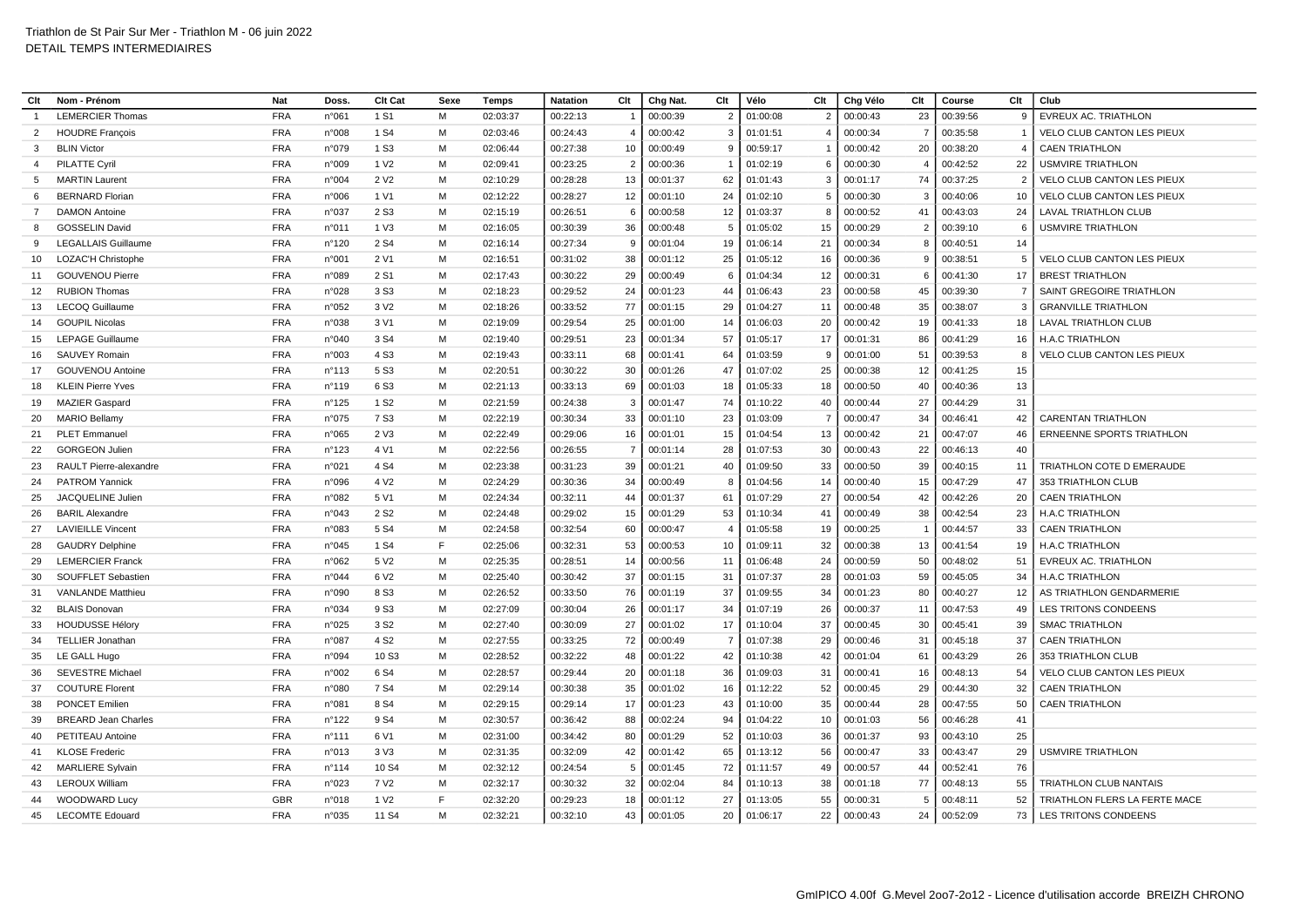| Clt | Nom - Prénom               | <b>Nat</b> | Doss            | <b>Clt Cat</b>    | Sexe | Temps    | <b>Natation</b> | Clt | Chg Nat. | Clt | Vélo     | Clt | Chg Vélo | Clt | Course   | Clt | Club                             |
|-----|----------------------------|------------|-----------------|-------------------|------|----------|-----------------|-----|----------|-----|----------|-----|----------|-----|----------|-----|----------------------------------|
| 46  | <b>LESOIN Alexandre</b>    | <b>FRA</b> | n°103           | 5 S <sub>2</sub>  | M    | 02:32:27 | 00:33:11        | 67  | 00:01:27 | 48  | 01:10:45 | 45  | 00:01:31 | 87  | 00:45:35 | 38  |                                  |
| 47  | <b>LIZEE Boris</b>         | <b>FRA</b> | n°056           | 8 V <sub>2</sub>  | M    | 02:33:31 | 00:30:18        | 28  | 00:01:28 | 50  | 01:10:44 | 44  | 00:00:59 | 48  | 00:50:05 | 65  | <b>GRANVILLE TRIATHLON</b>       |
| 48  | <b>BROTELANDE Thierry</b>  | <b>FRA</b> | n°076           | 4 V3              | M    | 02:34:10 | 00:32:12        | 45  | 00:01:44 | 70  | 01:15:14 | 67  | 00:01:20 | 79  | 00:43:42 | 28  | <b>CARENTAN TRIATHLON</b>        |
| 49  | <b>DELAVACRIE Olivier</b>  | <b>FRA</b> | n°042           | 12 S <sub>4</sub> | M    | 02:34:14 | 00:28:05        | 11  | 00:01:47 | 75  | 01:13:02 | 54  | 00:01:01 | 52  | 00:50:21 | 67  | <b>H.A.C TRIATHLON</b>           |
| 50  | <b>ROCA Antoine</b>        | <b>FRA</b> | n°093           | 7 V1              | M    | 02:34:16 | 00:27:33        | 8   | 00:01:28 | 51  | 01:11:53 | 48  | 00:01:07 | 64  | 00:52:18 | 75  | 353 TRIATHLON CLUB               |
| 51  | <b>HARDY Vincent</b>       | <b>FRA</b> | n°051           | 11 S <sub>3</sub> | M    | 02:34:32 | 00:32:56        | 63  | 00:01:36 | 58  | 01:11:58 | 50  | 00:00:58 | 46  | 00:47:06 | 45  | <b>GRANVILLE TRIATHLON</b>       |
| 52  | PERRIN Maël                | <b>FRA</b> | $n^{\circ}$ 101 | 12 S <sub>3</sub> | M    | 02:34:39 | 00:35:12        | 83  | 00:01:39 | 63  | 01:14:36 | 64  | 00:00:44 | 26  | 00:42:29 | 21  |                                  |
| 53  | LOUAINTIER Jérémy          | <b>FRA</b> | n°055           | 13 S <sub>3</sub> | M    | 02:34:42 | 00:32:43        | 58  | 00:01:42 | 67  | 01:13:35 | 60  | 00:01:27 | 84  | 00:45:17 | 36  | <b>GRANVILLE TRIATHLON</b>       |
| 54  | <b>LEMOUSSU Albar</b>      | <b>FRA</b> | n°048           | 14 S <sub>3</sub> | M    | 02:34:47 | 00:32:55        | 61  | 00:02:08 | 87  | 01:15:31 | 69  | 00:00:41 | 17  | 00:43:34 | 27  | <b>GRANVILLE TRIATHLON</b>       |
| 55  | <b>DEPREUVE Brice</b>      | <b>FRA</b> | n°031           | 13 S4             | M    | 02:35:25 | 00:29:50        | 22  | 00:01:27 | 49  | 01:14:12 | 63  | 00:01:27 | 83  | 00:48:31 | 57  | <b>NACRE TRIATHLON</b>           |
| 56  | RUSSO Jérôme               | <b>FRA</b> | n°097           | 9 V <sub>2</sub>  | M    | 02:35:39 | 00:29:50        | 21  | 00:01:12 | 26  | 01:14:00 | 62  | 00:02:00 | 97  | 00:48:39 | 58  | 353 TRIATHLON CLUB               |
| 57  | <b>CAPEL Vincent</b>       | <b>FRA</b> | n°129           | 1 V4              | M    | 02:36:17 | 00:30:24        | 31  | 00:01:24 | 46  | 01:13:29 | 59  | 00:02:15 | 101 | 00:48:47 | 60  | <b>ES LITTRY</b>                 |
| 58  | <b>PELTIER Guillaume</b>   | <b>FRA</b> | n°069           | 8 V1              | M    | 02:36:19 | 00:37:26        | 89  | 00:01:08 | 22  | 01:12:45 | 53  | 00:00:59 | 49  | 00:44:04 | 30  | CLUB OLYMPIQUE DE LA BRESLE      |
| 59  | <b>LERIDEAU Celia</b>      | <b>FRA</b> | n°091           | 1 S <sub>2</sub>  | E    | 02:37:46 | 00:32:25        | 49  | 00:01:42 | 66  | 01:15:08 | 66  | 00:01:02 | 53  | 00:47:31 | 48  | <b>3ATHLETE FRANCE</b>           |
| 60  | <b>LENOEL Yoni</b>         | <b>FRA</b> | n°077           | 15 S <sub>3</sub> | M    | 02:37:48 | 00:32:28        | 50  | 00:02:08 | 85  | 01:13:15 | 57  | 00:01:06 | 62  | 00:48:54 | 62  | <b>CARENTAN TRIATHLON</b>        |
| 61  | <b>LEMAITRE Bruno</b>      | <b>FRA</b> | n°012           | 2 V4              | M    | 02:38:13 | 00:33:54        | 78  | 00:01:07 | 21  | 01:12:15 | 51  | 00:00:44 | 25  | 00:50:15 | 66  | <b>USMVIRE TRIATHLON</b>         |
| 62  | <b>JUGUET Benoit</b>       | <b>FRA</b> | n°092           | 3 V4              | M    | 02:38:42 | 00:32:35        | 54  | 00:02:14 | 88  | 01:10:43 | 43  | 00:01:02 | 54  | 00:52:10 | 74  | 353 TRIATHLON CLUB VITRE         |
| 63  | <b>BELE Pasca</b>          | <b>FRA</b> | n°128           | 10 V <sub>2</sub> | M    | 02:39:08 | 00:33:03        | 64  | 00:01:42 | 68  | 01:16:06 | 70  | 00:01:20 | 78  | 00:46:59 | 43  | <b>GDM SAINT JAMES</b>           |
| 64  | <b>THEREZE Philippe</b>    | <b>FRA</b> | n°071           | 11 V <sub>2</sub> | M    | 02:39:14 |                 |     |          |     |          |     |          |     |          |     | <b>CHERBOURG TRIATHLON</b>       |
| 65  | <b>PERIN Patrice</b>       | <b>FRA</b> | n°064           | 5 V3              | M    | 02:39:29 | 00:32:38        | 56  | 00:01:21 | 39  | 01:15:23 | 68  | 00:01:28 | 85  | 00:48:41 | 59  | <b>ERNEENNE SPORTS TRIATHLON</b> |
| 66  | <b>SIMON Clement</b>       | <b>FRA</b> | n°116           | 14 S4             | M    | 02:40:46 | 00:32:38        | 55  | 00:01:49 | 77  | 01:16:52 | 72  | 00:01:02 | 55  | 00:48:26 | 56  |                                  |
| 67  | HARDY Jean-christophe      | <b>FRA</b> | n°059           | 15 S <sub>4</sub> | M    | 02:40:57 | 00:35:00        | 82  | 00:01:33 | 55  | 01:11:33 | 47  | 00:01:26 | 82  | 00:51:28 | 72  | <b>FELGER TRIATHLON</b>          |
| 68  | <b>CUSSON Nicolas</b>      | <b>FRA</b> | n°019           | 9 V1              | M    | 02:41:35 | 00:33:15        | 70  | 00:01:36 | 60  | 01:14:45 | 65  | 00:00:48 | 36  | 00:51:13 | 71  | TRIATHLON FLERS LA FERTE MACE    |
| 69  | <b>BURIN Marjolaine</b>    | <b>FRA</b> | n°039           | 1 S <sub>3</sub>  | F    | 02:41:58 | 00:32:28        | 51  | 00:01:33 | 56  | 01:18:18 | 77  | 00:00:41 | 18  | 00:49:00 | 63  | LAVAL TRIATHLON CLUB             |
| 70  | <b>FRONTY Marie</b>        | <b>FRA</b> | n°047           | 2 V <sub>2</sub>  | F    | 02:42:02 | 00:35:23        | 84  | 00:01:45 | 73  | 01:17:10 | 74  | 00:00:46 | 32  | 00:46:59 | 44  | <b>H.A.C TRIATHLON</b>           |
| 71  | <b>DUPRE Ludovic</b>       | <b>FRA</b> | n°041           | 6 V3              | M    | 02:43:07 | 00:32:47        | 59  | 00:02:16 | 90  | 01:17:14 | 75  | 00:01:07 | 66  | 00:49:45 | 64  | <b>H.A.C TRIATHLON</b>           |
| 72  | <b>LE FUR Mickael</b>      | <b>FRA</b> | n°095           | 12 V <sub>2</sub> | M    | 02:43:21 | 00:33:10        | 66  | 00:01:16 | 33  | 01:11:01 | 46  | 00:01:42 | 94  | 00:56:14 | 90  | 353 TRIATHLON CLUB               |
| 73  | <b>SALOU Nicolas</b>       | <b>FRA</b> | n°070           | 16 S <sub>4</sub> | м    | 02:43:41 | 00:33:17        | 71  | 00:01:55 | 79  | 01:16:35 | 71  | 00:01:03 | 58  | 00:50:54 | 68  | <b>CHERBOURG TRIATHLON</b>       |
| 74  | <b>HENNEQUART Dorian</b>   | <b>FRA</b> | n°032           | 16 S <sub>3</sub> | M    | 02:44:26 | 00:33:04        | 65  | 00:02:53 | 101 | 01:22:07 | 89  | 00:01:13 | 70  | 00:45:10 | 35  | <b>LES TRITONS CONDEENS</b>      |
| 75  | <b>MONTIGNY Floriar</b>    | <b>FRA</b> | n°118           | 17 S4             | M    | 02:44:46 | 00:39:35        | 94  | 00:02:50 | 100 | 01:10:13 | 39  | 00:00:59 | 47  | 00:51:11 | 70  |                                  |
| 76  | <b>LEROY Benjamin</b>      | <b>FRA</b> | n°054           | 17 S <sub>3</sub> | M    | 02:44:55 | 00:29:41        | 19  | 00:01:17 | 35  | 01:18:26 | 78  | 00:00:36 | 10  | 00:54:56 | 85  | <b>GRANVILLE TRIATHLON</b>       |
| 77  | <b>CARON Frédéric</b>      | <b>FRA</b> | n°068           | 7 V3              | M    | 02:44:55 | 00:32:30        | 52  | 00:01:36 | 59  | 01:13:43 | 61  | 00:01:03 | 57  | 00:56:05 | 88  | <b>COMPIEGNE TRIATHLON</b>       |
| 78  | <b>VALLEE Thibaut</b>      | <b>FRA</b> | n°098           | 18 S3             | M    | 02:45:36 | 00:32:55        | 62  | 00:03:11 | 102 | 01:19:28 | 81  | 00:01:51 | 95  | 00:48:13 | 53  |                                  |
| 79  | <b>NAVEAU Laurent</b>      | <b>FRA</b> | n°074           | 8 V3              | M    | 02:46:40 | 00:33:46        | 75  | 00:01:32 | 54  | 01:17:07 | 73  | 00:01:17 | 75  | 00:52:59 | 78  | <b>CESSON SEVIGNE TRIATHLON</b>  |
| 80  | <b>DUBOIS Laurent</b>      | <b>FRA</b> | n°067           | 9 V3              | M    | 02:50:21 | 00:31:44        | 41  | 00:01:44 | 69  | 01:21:13 | 88  | 00:00:39 | 14  | 00:55:03 | 86  | <b>COUTANCES TRIATHLON</b>       |
| 81  | <b>VIMONT Teddy</b>        | <b>FRA</b> | n°105           | 19 S <sub>3</sub> | м    | 02:50:56 | 00:32:42        | 57  | 00:02:02 | 83  | 01:26:37 | 98  | 00:00:49 | 37  | 00:48:48 | 61  |                                  |
| 82  | <b>JOUENNE Nicolas</b>     | <b>FRA</b> | n°072           | 18 S4             | M    | 02:51:51 | 00:35:53        | 86  | 00:01:44 | 71  | 01:22:09 | 90  | 00:01:06 | 63  | 00:51:01 | 69  | CHATEAUGIRON TRIATHLON           |
| 83  | <b>HELLEU Jean Cyrille</b> | <b>FRA</b> | n°036           | 1 V <sub>5</sub>  | M    | 02:52:10 | 00:37:42        | 90  | 00:01:55 | 80  | 01:17:15 | 76  | 00:01:18 | 76  | 00:54:03 | 80  | LES RAINETTES DU PAYS D AUGE     |
| 84  | <b>GOUPILLE Florent</b>    | <b>FRA</b> | n°124           | 6 S <sub>2</sub>  | M    | 02:52:45 |                 |     |          |     |          |     |          |     |          |     |                                  |
| 85  | <b>AUDREN Ronan</b>        | <b>FRA</b> | n°109           | 13 V <sub>2</sub> | M    | 02:53:05 | 00:32:21        | 47  | 00:02:08 | 86  | 01:23:42 | 93  | 00:01:07 | 65  | 00:53:49 | 79  |                                  |
| 86  | <b>BERNARD Sandra</b>      | <b>FRA</b> | n°057           | 2 S <sub>2</sub>  | F    | 02:55:06 | 00:33:54        | 79  | 00:02:01 | 82  | 01:21:01 | 86  | 00:00:56 | 43  | 00:57:16 | 92  | <b>GRANVILLE TRIATHLON</b>       |
| 87  | LE BER Christophe          | <b>FRA</b> | n°126           | 14 V <sub>2</sub> | M    | 02:56:29 | 00:39:15        | 93  | 00:02:17 | 91  | 01:18:48 | 80  | 00:01:32 | 88  | 00:54:40 | 84  | TEAM VASTEL CHERBOURG            |
| 88  | <b>LECONTE Fabien</b>      | <b>FRA</b> | n°027           | 4 V4              | M    | 02:56:51 | 00:41:37        | 103 | 00:02:44 | 98  | 01:13:16 | 58  | 00:01:33 | 89  | 00:57:43 | 94  | SAINT LO TRIATHLON               |
| 89  | PONTAIS Olivier            | <b>FRA</b> | n°014           | 10 V3             | M    | 02:57:11 | 00:39:47        | 96  | 00:01:23 | 45  | 01:20:29 | 82  | 00:01:04 | 60  | 00:54:29 | 81  | <b>USCCAEN TRIATHLON</b>         |
| 90  | YVENOU Ronan               | <b>FRA</b> | n°050           | 15 V <sub>2</sub> | м    | 02:58:12 | 00:33:34        | 74  | 00:03:38 | 104 | 01:26:42 | 99  | 00:01:37 | 92  | 00:52:44 | 77  | <b>GRANVILLE TRIATHLON</b>       |
|     |                            |            |                 |                   |      |          |                 |     |          |     |          |     |          |     |          |     |                                  |